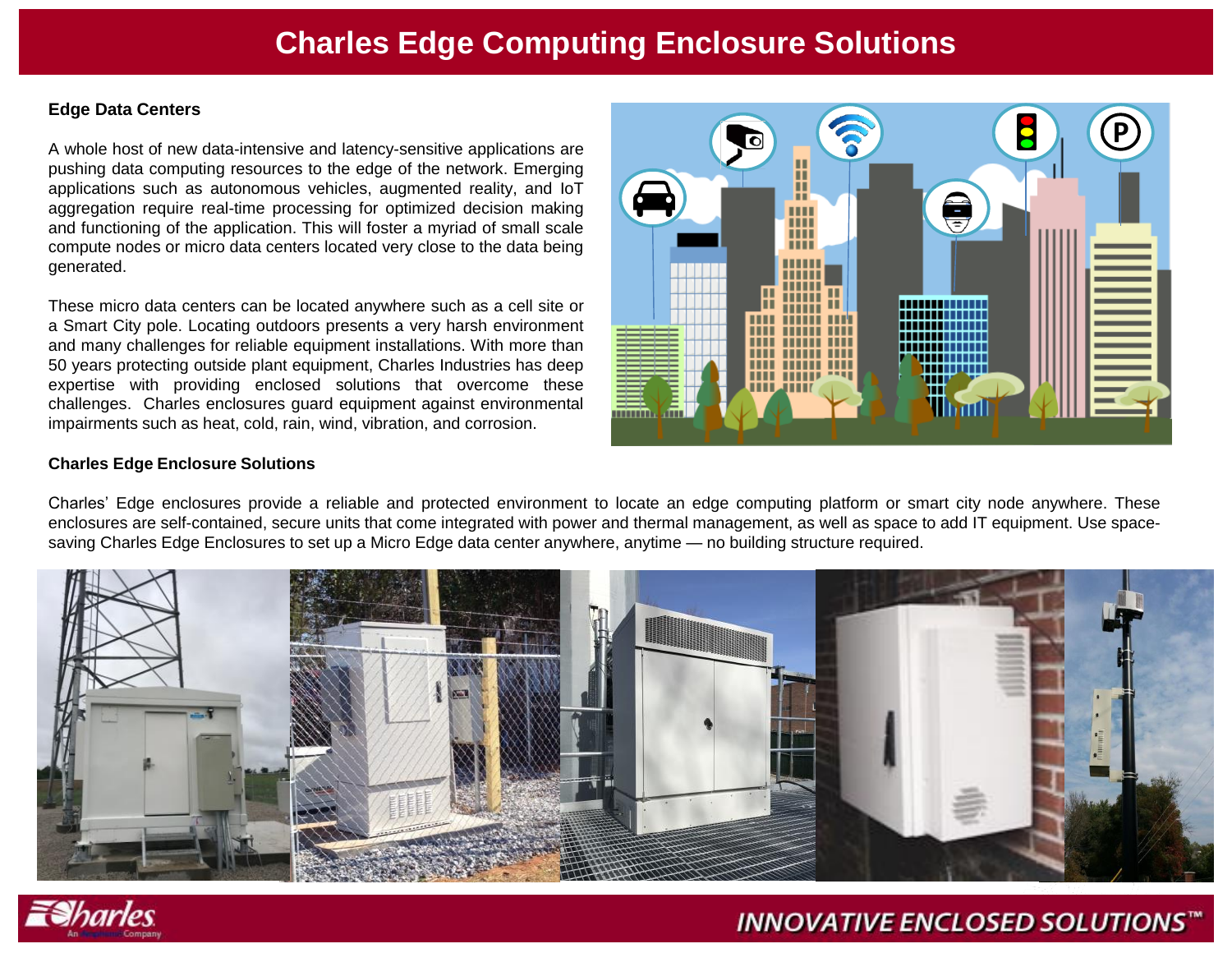# **Outdoor Edge Use Case Examples**



**Wireless Data Aggregation** Charles PM639 deployed with servers and network gear at 4G sites for a Telecom carrier used as network aggregation point. Located every 3-6 sites.



## **Rooftop Micro Edge Data Center**

With limited available indoor space in Telecom rooms, an office building located a mini data center in a PM631 cabinet on the rooftop integrated with servers and network equipment

## **Smart City Surveillance and Safety**

Pole mount server in Charles SC102 outdoor enclosures provide traffic control, video monitoring, people gathering, and safety data for a municipality.

## **Machine Vision/Machine Learning**

A manufacturing plant located an on-site private network mini data center in an environmentally controlled outdoor PM639 cabinet.





## **INNOVATIVE ENCLOSED SOLUTIONS™**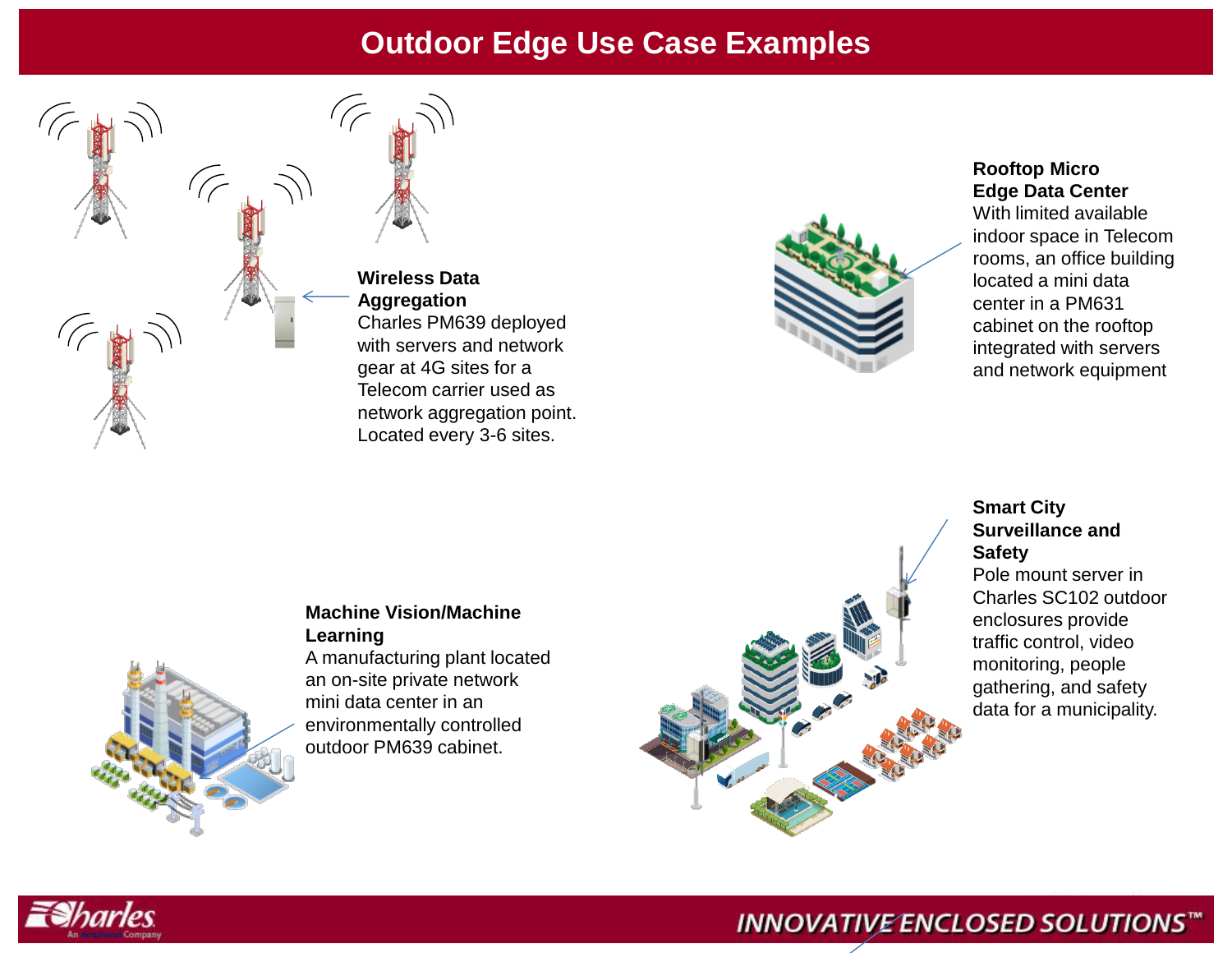## **Outdoor Edge Enclosure Solutions**

The Charles SC102 enclosure was designed to house high power MEC servers and provides a reliable and protected environment to position a compute node on a small cell/5G or city pole. The enclosures are selfcontained, secure low profile units that come with integrated with power and thermal management. Additional low profile SC enclosures are available to protect up to 4U pole mount servers. Compliant with GR-487-CORE.



Charles new modular cabinet platform offers the ultimate in flexibility for outdoor edge equipment deployments. Multiple standard bays can be mixed and matched to suit specific site requirements. The cabinet line-ups are built and shipped from the factory in the desired configuration up to 4 bays. Additional bays can be integrated on site at a later time. A variety of power and thermal management options are available.



## **Pole mount Solutions Pad Mount Solutions**

Charles Pad Mount (PM) Edge Cabinet series are available in 30, 39, and 44 RU units. The cabinets are available with either 19" or 23" rails. They come with integrated power, in either AC or DC format. A number of heating and cooling systems are available depending on thermal load of the equipment. Remote monitoring options include door intrusion, temperature, humidity, thermal system, as well as electronic door access. The cabinets are compliant with GR-487-CORE.



## **Modular Cabinet Solutions Walk in Cabinet Solutions**

**INNOVATIVE ENCLOSED SOLUTIONS™** 

Charles Walk in Cabinet (WIC) solutions are a lighter weight alternative to concrete shelters. The WIC provides the ability for remote site installation with limited maintenance required. With hardened computing equipment and use of Charles Thermal Management System (CMTS), the WIC can provide valuable energy savings over current concrete sheds and huts. While typically available with a 10" by 10" footprint, the WIC can be custom designed to end user requirements,